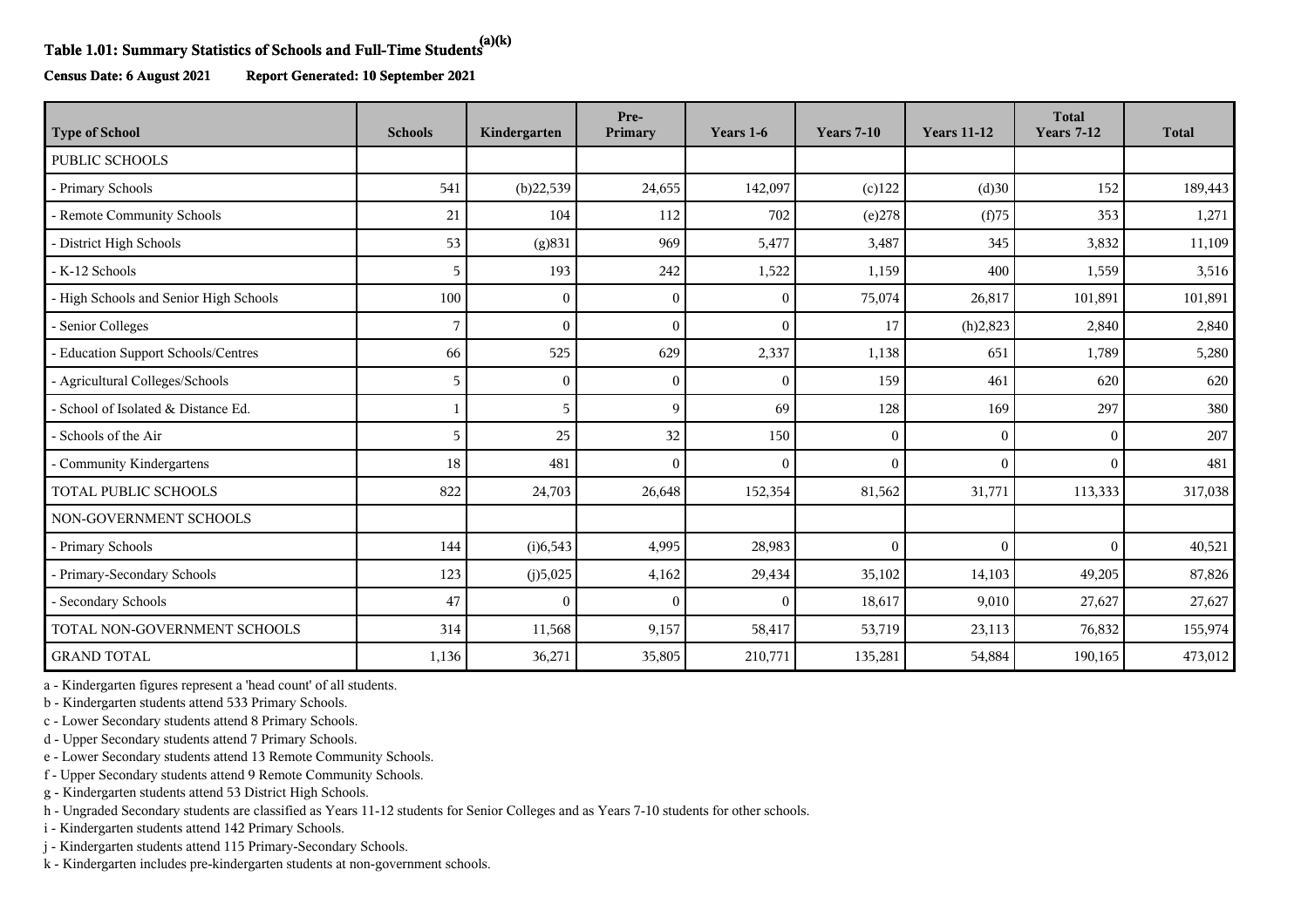## **Table 1.01: Summary Statistics of Metropolitan Schools and Full-Time Students(a)(k)**

**Census Date: 6 August 2021 Report Generated: 10 September 2021**

| <b>Type of School</b>                  | <b>Schools</b> | Kindergarten | Pre-<br>Primary | Years 1-6    | <b>Years 7-10</b> | <b>Years 11-12</b> | <b>Total</b><br><b>Years 7-12</b> | <b>Total</b> |
|----------------------------------------|----------------|--------------|-----------------|--------------|-------------------|--------------------|-----------------------------------|--------------|
| PUBLIC SCHOOLS                         |                |              |                 |              |                   |                    |                                   |              |
| - Primary Schools                      | 360            | $(b)$ 18,473 | 20,154          | 115,244      | (c)0              | (d)0               | $\theta$                          | 153,871      |
| - District High Schools                | $\overline{2}$ | (g)97        | 112             | 660          | 722               | $\mathbf{0}$       | 722                               | 1,591        |
| - K-12 Schools                         |                | 34           | 80              | 420          | 317               | 133                | 450                               | 984          |
| - High Schools and Senior High Schools | 72             | $\Omega$     | $\Omega$        | $\mathbf{0}$ | 60,318            | 22,159             | 82,477                            | 82,477       |
| - Senior Colleges                      | 5              |              |                 | $\mathbf{0}$ | 17                | (h)1,983           | 2,000                             | 2,000        |
| - Education Support Schools/Centres    | 53             | 494          | 592             | 2,156        | 932               | 542                | 1,474                             | 4,716        |
| - School of Isolated & Distance Ed.    |                | 5            | q               | 69           | 128               | 169                | 297                               | 380          |
| Community Kindergartens                | 15             | 362          | 0               | $\theta$     | $\Omega$          | $\Omega$           | $\Omega$                          | 362          |
| TOTAL PUBLIC SCHOOLS                   | 509            | 19,465       | 20,947          | 118,549      | 62,434            | 24,986             | 87,420                            | 246,381      |
| NON-GOVERNMENT SCHOOLS                 |                |              |                 |              |                   |                    |                                   |              |
| - Primary Schools                      | 98             | (i)5,280     | 4,021           | 23,133       | $\mathbf{0}$      | $\mathbf{0}$       | $\Omega$                          | 32,434       |
| - Primary-Secondary Schools            | 84             | (j)4,150     | 3,375           | 24,293       | 30,264            | 12,712             | 42,976                            | 74,794       |
| - Secondary Schools                    | 33             |              | $\Omega$        | $\mathbf{0}$ | 15,250            | 7,840              | 23,090                            | 23,090       |
| TOTAL NON-GOVERNMENT SCHOOLS           | 215            | 9,430        | 7,396           | 47,426       | 45,514            | 20,552             | 66,066                            | 130,318      |
| <b>GRAND TOTAL</b>                     | 724            | 28,895       | 28,343          | 165,975      | 107,948           | 45,538             | 153,486                           | 376,699      |

a - Kindergarten figures represent a 'head count' of all students.

b - Kindergarten students attend 358 Primary Schools.

c - Lower Secondary students attend 0 Primary Schools.

d - Upper Secondary students attend 0 Primary Schools.

e - Lower Secondary students attend 0 Remote Community Schools.

f - Upper Secondary students attend 0 Remote Community Schools.

g - Kindergarten students attend 2 District High Schools.

h - Ungraded Secondary students are classified as Years 11-12 students for Senior Colleges and as Years 7-10 students for other schools.

i - Kindergarten students attend 96 Primary Schools.

j - Kindergarten students attend 78 Primary-Secondary Schools.

k - Kindergarten includes pre-kindergarten students at non-government schools.